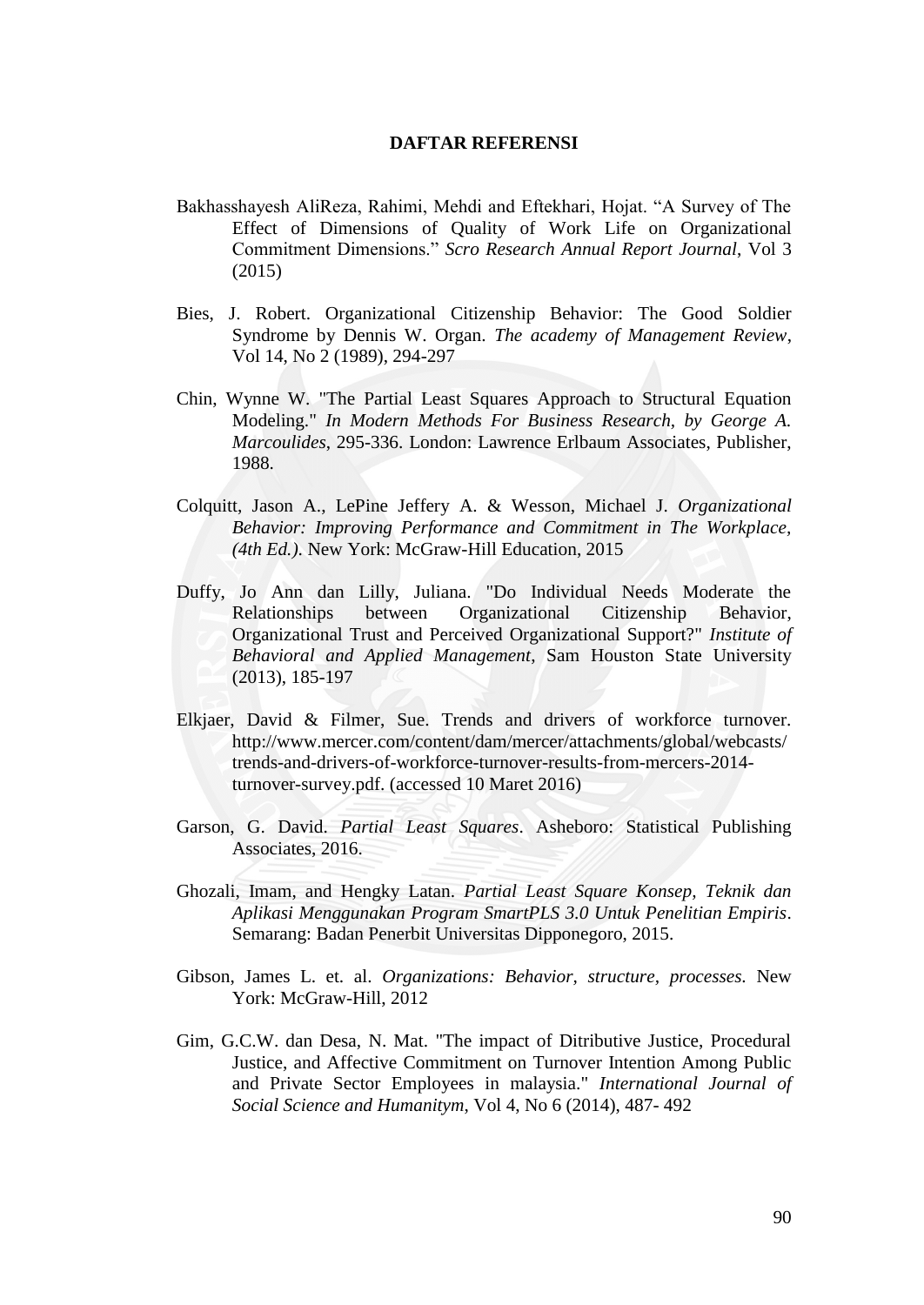Greenberg, Jerald and Baron, Gareth R. *Behavior in Organizayion*. New Jersey: Prentice Hall, 2008

Greenberg, Jerald. *Behavior in Organization (10th Ed.).* USA: Pearson, 2011

- Gupta, Vishal, Agarwal, A Upasna and Khatri Naresh. "The Relationships between Perceived Organizational Support, Affective Commitment, Psychological Contract Breach, Organizational Citizenship Behavior, and Work Engagement". *Journal of Advanced Nursing*, (2016), 1-33
- H.A.R, Tilaar. *Menyiapkan Generasi Emas Menuju Indonesia 2045*. Jakarta: Lembaga Manajemen Universitas Negeri Jakarta, 2013.
- Ivancevich, John M., Robert Konopaske, and Michael T. Matteson. *Organizational Behavior and Management*. New York: McGraw-Hill Education, 2008.
- Juangari, Edij. *Menabur Benih Dharma Di Nusantara; Riwayat Singkat Y.A. MNS Ashin Jinarakkhita*. Jakarta: Penerbit Karaniya, 2016.
- Kristanto, Harris. "Keadilan Organisasional, Komitmen Organisasional dan Kinerha Karyawan." *JMK*, Vol 17, No.1. ISSN 1411-1438 print/ISSN 2338-8234 online (2015), 86-98
- Kurtessis, James N., Robert Eisenberger, Michael T. Ford, Louis C. Buffardi, Kathleen A. Stewart, and Cory S. Adis. "Perceived Organizational Support: A Meta-Analitic Evaluation of Organizational Support Theory." *Journal of Management*, 2015: 1-31.
- Lambert, S.J. *Both art and science: Employing organizational documentation in workplace-based research. In Pitt-Catsouphes, M., Kossek, E.E., & Sweet, S. (Eds.). The work and family handbook: Multi-disciplinary perspectives, methods, and approaches Mahwah*. New Jersey: Lawrence Erlbaum Associates, 2006.
- Lee, Jaewon, and Riccardo Peccei. "Perceived organizational support and affective commitment: the mediating role of organization-based selfesteem in the context of job insecurity." *Journal of Organizational Behavior*, 2007: 661-685.
- Litbang, Biro Pendidikan Bidang. http://www.ybhk.or.id/penelitian/faktor-faktoryang-memperngaruhi-penurunan-jumlah-siswa-sekolah-swasta-jenjangpendidikan-dasar-dan-menengah-di-jakarta-dan-tangerang-tahun-2010/. 2010. http://www.ybhk.or.id (accessed Mei 1, 2016).
- Luthans, Fred. *Organizational Behavior: An Evidence-Based Approach (12th Ed.)*. New York: McGraw-Hill Education, 2011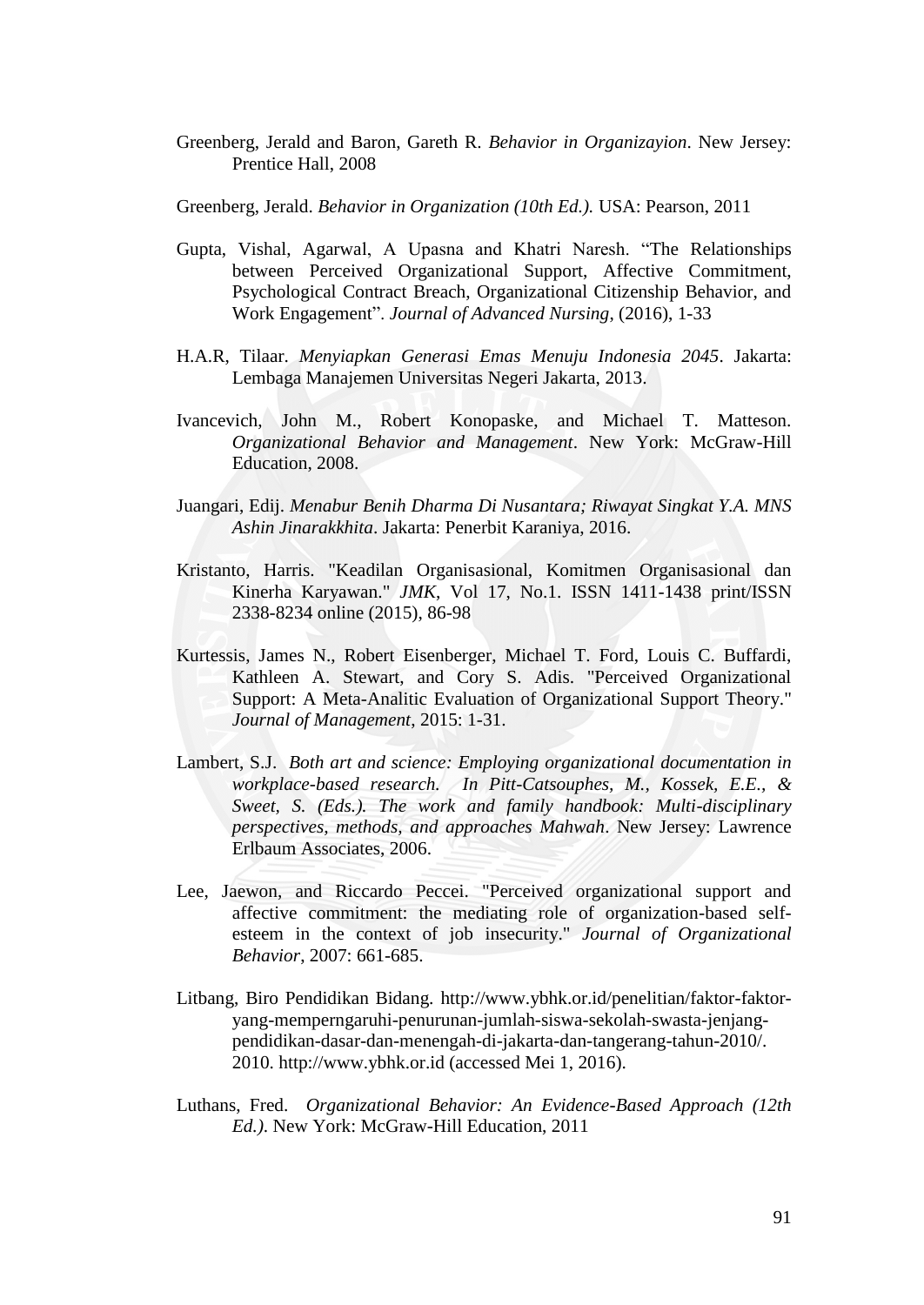- Mangundjaya, Wustari L.H. "Persepsi Dukungan Organisasi Versus Kepuasan Kerja Dan Perannya Terhadapa Perilaku Kewaraganegaraan Organisasi." *Fakultas Psikologi, Peminatan Psikologi Organisasi, Universitas Indonesia* (2012), 1-9.
- Meyer, P. John et al. "Affective, Continuance, and Normative Commitment to the Organization: A Meta-analysis of Antecedents, Correlates, and Consequences". *Journal of Vocational Behavior 61*, (2002), 20-52
- McShane, Steven L., and Mary Ann Von Glinow. *Organizational Behavior Emerging Knowledge and Practice for The Real World*. New York: McGraw-Hill Irwin, 2010.
- McShane, Steven L., and Mary Ann Von Glinow. *Organizational Behavior Emerging Realities for The Workplace Revolution.* New York: McGraw-Hill Irwin, 2005.
- Miner, John B. *Organizational Behavior : Essential of motivation and Leadership*, New York: M.E. Sharpe, 2005
- Mowday, Richard T., Porter, Lyman W., and Steers, Richard M. *Employee - Organization Linkages: The psychology of Commitment, Absenteeism, and Turnover*. New York: Academic Press, Inc, 1982.
- Mustafa, Zainal. *Mengurai Variabel Hingga Instrumentasi*. Yogyakarta: Graha Ilmu, 2009
- Newstrom, John W. *Organizational Behavior (4th Ed.)*. New York: McGraw-Hill, 2015
- Noe, Raymond A., Hollenbeck, John R., Gerhart, Barry, and Wright, Patrick M. *Human Resources Management: Gaining a Competitive Advantage ( 6th ed.)*. New York: McGraw-Hill Irwin, 2008
- Quick, James Campbell, and Nelson, Debra L. *Principles of Organizational Behavior; Realities and Challenge.* South-western: Cengage Learning, 2013
- Rhoades, L., & Eisenberger, R. "Perceived organizational support: A review of the literature." *Journal of Applied Psychology*, 87, (2002), 698-714.
- Robbins, Stephen P. and Judge, Timothy A. *Organizational Behavior (12th Ed.).* New Jersey: Prentice Hall, 2007
- Robbins, Stephen P. and Judge, Timothy A. *Organizational Behavior*, New Jersey: Pearson, 2013